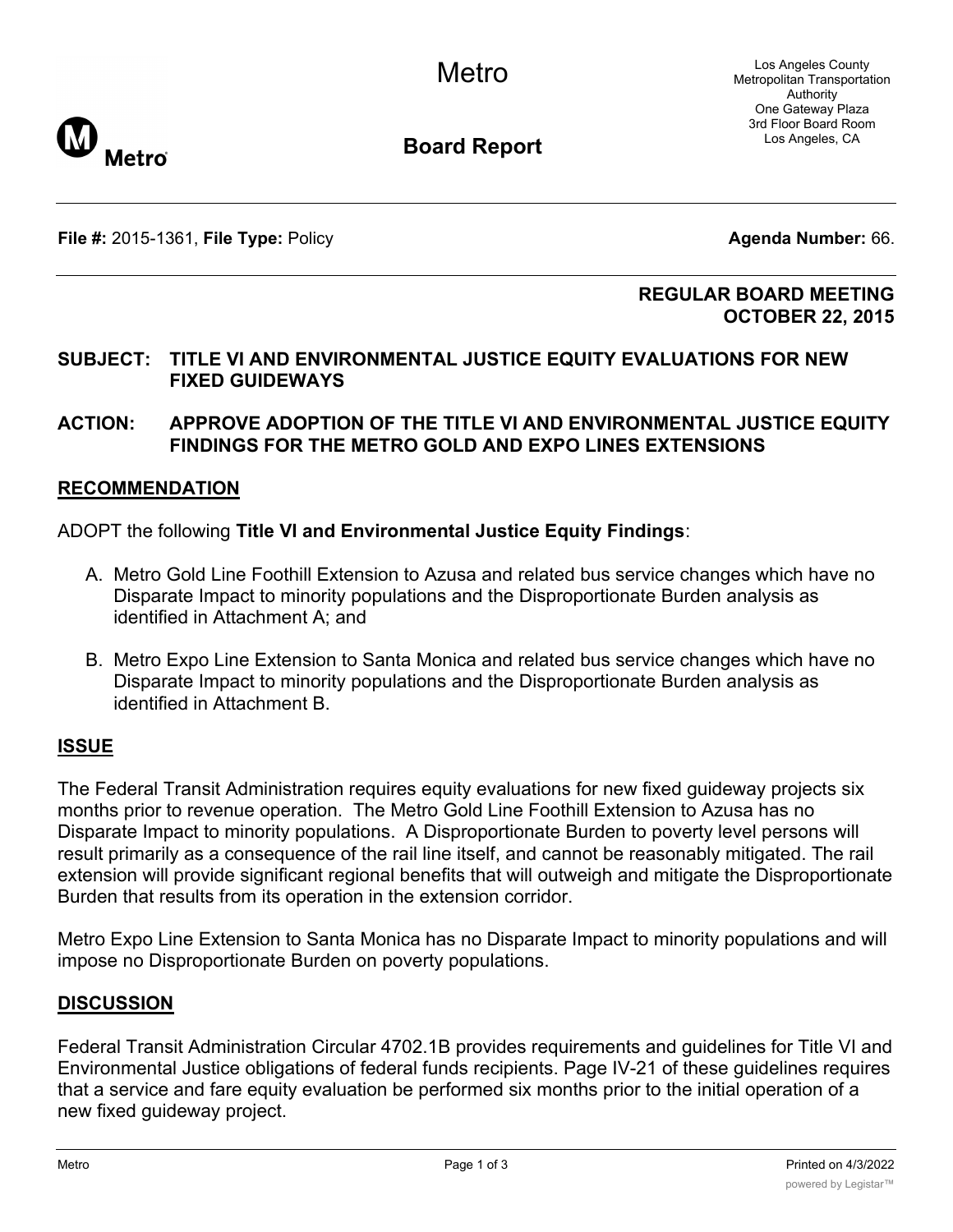The service equity analysis must include consideration of the impacted populations for all service changes that are proposed in relation to the operation of each fixed guideway project, whether or not the changes meet the adopted definition of major change as defined in Metro's Administrative Code Section 2-50. A comparison of before and after service levels on each impacted service is also required. For these two equity evaluations there is no comparative table of service frequencies because no changes are proposed in levels of service, only routing changes.

A fare equity analysis is also required if there are any fare impacts resulting from the operation of the fixed guideway projects. There are no fare changes proposed in association with either of the two projects evaluated. The only potential fare impacts could be on cash paying riders who may be required to transfer to complete a trip that did not previously require them to do so. These riders will not be adversely impacted as they may obtain a TAP Card at any rail station, and use it to pay their fare, thereby being able to transfer at no added cost. The cost of the TAP Card is inconsequential as it is only one dollar for a card that should last for ten years.

The methodology and findings for each evaluation are detailed in Attachment A (Equity Evaluation of Metro Gold Line Foothill Extension - Pasadena to Azusa) and Attachment B (Equity Evaluation of Metro Expo Line Extension - Culver City to Santa Monica).

## **Findings**

### *Metro Gold Line Extension*

There is no Disparate Impact from any of the studied scenarios for the Metro Gold Line Foothill Extension and related Metro bus service changes.

There will be a Disproportionate Burden imposed on poverty level persons for either of the scenarios that retain existing Route 270 service north of Pomona Ave. The Disproportionate Burden is principally due to the low level of poverty among those persons benefitting from the Metro Gold Line Foothill Extension itself. While Scenario 2 would mitigate the overall Disproportionate Burden by withdrawing Route 270 service from Myrtle Ave. north of Pomona Ave. it is too extreme an adverse impact to persons along that portion of the route who would be left with no fixed route bus service. This is not considered to be a reasonable alternative. The significant benefits of introducing the Metro Gold Line Foothill Extension to the area outweigh the Disproportionate Burden that results.

### *Metro Expo Line Extension*

The proposed service changes evaluated will result in no Disparate Impact to minorities, and no Disproportionate Burden to poverty level persons.

### **DETERMINATION OF SAFETY IMPACT**

There are no safety issues associated with completing Title VI and Environmental Justice evaluations.